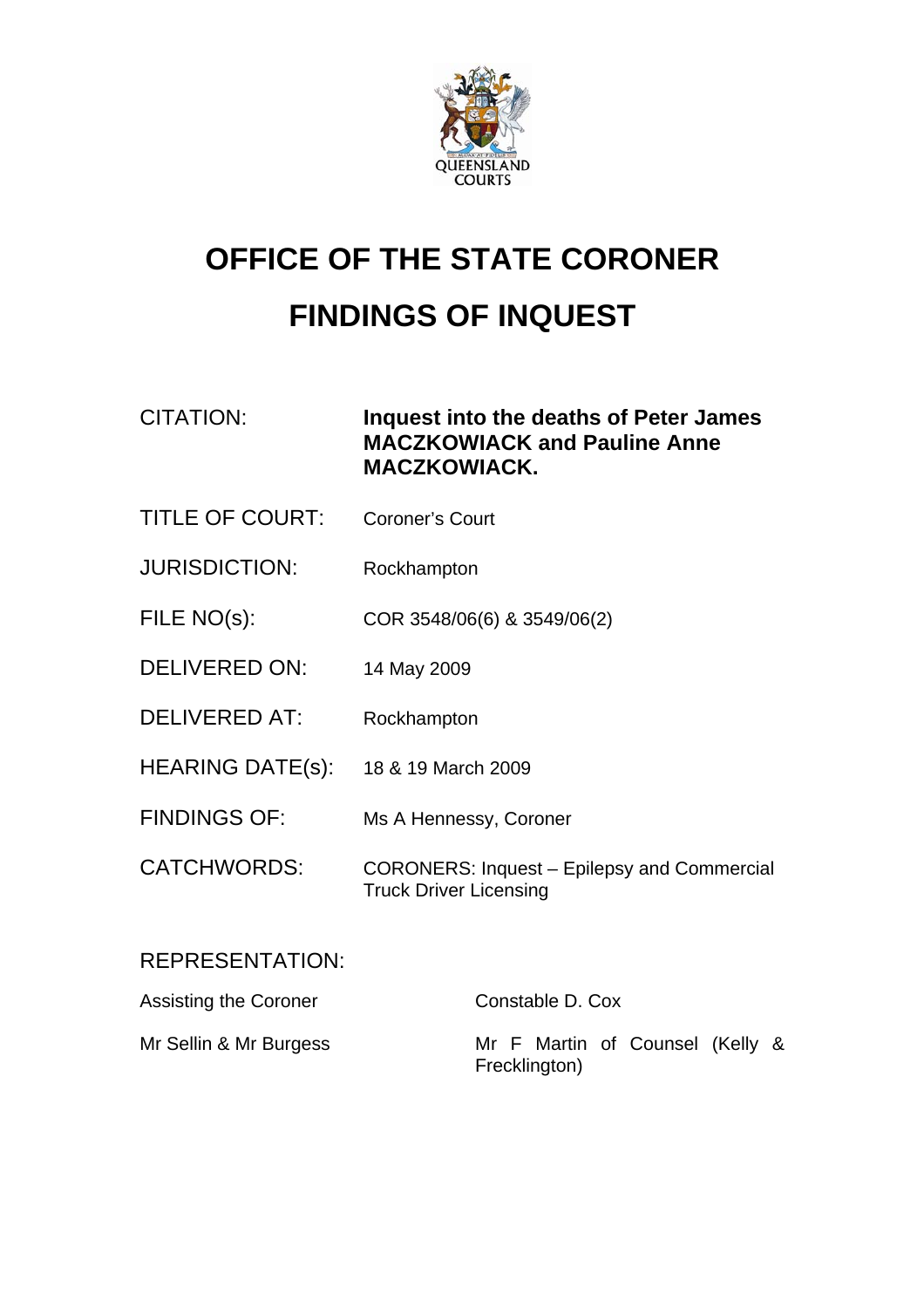These findings seek to explain, as far as possible, how the motor vehicle incident occurred on the 27<sup>th</sup> December 2006 in which Mr and Mrs Maczkowiack died. Mr and Mrs Maczkowiack were driving south on the Bruce Highway, north of Marlborough, when a Nanango Removals truck, driven by Mr Donald MacFarlane, collided with their vehicle, killing them instantly.

As a result of the evidence in this matter, recommendations may be made regarding matters connected to the deaths with a view to reducing the likelihood of deaths occurring in similar circumstances in the future.

## *THE CORONER'S JURISDICTION*

- 1. The coronial jurisdiction was enlivened in this case due to the deaths of Mr and Mrs Maczkowiack falling within the category of "*a violent or otherwise unnatural death"* under the terms of s8(3)(b) of the Act. The matter was reported to a coroner in Rockhampton pursuant to s7(3) of the Act. A coroner has jurisdiction to investigate the death under Section 11(2), to inquire into the cause and the circumstances of a reportable death and an inquest can be held pursuant to s28.
- 2. A coroner is required under s45(2) of the Act when investigating a death, to find, if possible:
	- the identity of the deceased.
	- how, when and where the death occurred, and
	- what caused the death.
- 3. An Inquest is an inquiry into the death of a person and findings in relation to each of the matters referred to in section 45 are delivered by the Coroner. The focus of an Inquest is on discovering what happened, informing the family and the public as to how the death occurred, but not on attributing blame or liability to any particular person or entity.
- 4. The coroner also has a responsibility to examine the evidence with a view to reducing the likelihood of similar deaths. Section 46(1) of the Act, authorises a coroner to "*comment on anything connected with a death investigated at an inquest that relates to* – *(c) ways to prevent deaths from happening in similar circumstances in the future."* Further, the Act prohibits findings or comments including any statement that a person is guilty of an offence or civilly liable for something.
- 5. Due to the proceedings in a Coroner's court being by way of inquiry rather than trial, and being focused on fact finding rather than attributing guilt, the Act provides that the Court may inform itself in any appropriate way (section 37) and is not bound by the rules of evidence. The civil standard of proof, the balance of probabilities, is applied. All interested parties can be given leave to appear, examine witnesses and be heard in relation to the issues in order to ensure compliance with the rules of natural justice. In this matter, the families of Mr and Mrs Maczkowiack appeared at the Inquest and the witnesses Mr Sellin (owner of Nanango Removals) and Mr Burgess (the co-driver of the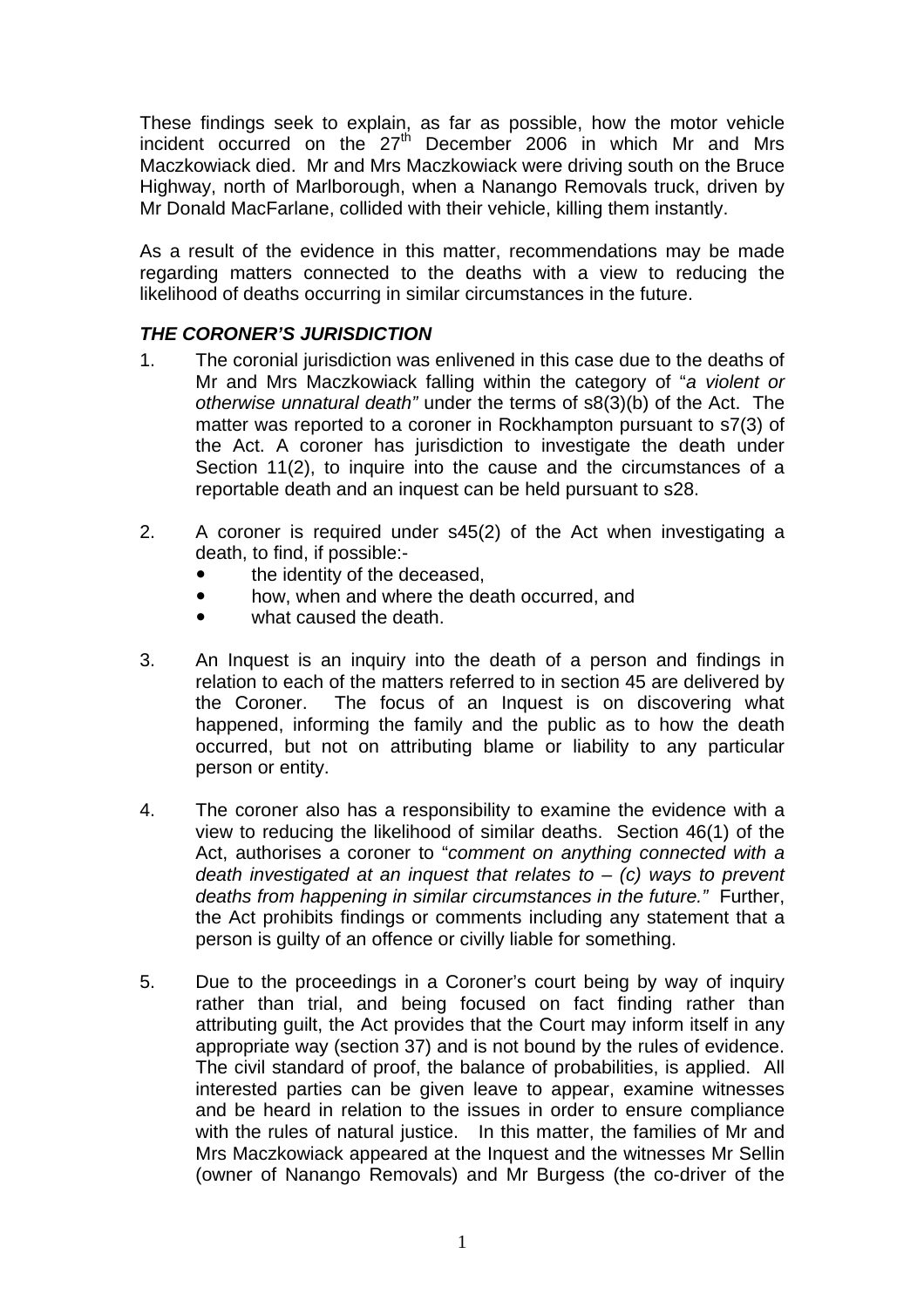truck) were represented at the Inquest. The driver of the truck, Mr MacFarlane died before the Inquest was held (but not as a consequence of the incident).

6. I will summarise the evidence in this matter. All of the evidence presented during the course of the Inquest and the exhibits tendered have been considered even though some aspects of the evidence may not be specifically commented upon.

## *THE EVIDENCE*

- 7. Scott Meredith was a witness to the incident. He gave evidence that he left Rockhampton early on the morning of the incident, travelling north. He was following the Nanango Removals truck for a few kilometres over about a 10 minute period. The truck was not speeding but was travelling at about 85-90 kilometres per hour.
- 8. Mr Meredith has held a HR drivers licence for 10 years. He described the driving of the truck to be erratic, hitting the shoulder of the road, and crossing the centre line pretty regularly. He stated that the truck seemed to go ok for a bit and then the driving would be erratic again. The cabin and trailer were both moving erratically and the trailer was fishtailing a little. There appeared to be something wrong with the trailer on the truck so Mr Meredith backed off a bit and travelled further behind the truck. He stated that the truck and trailer were not under load and that the driving described was more than the usual movement of the vehicle and leaning of the truck around corners. He thought at the time that the manner of driving could be due to driver fatigue.
- 9. On one section of the road it was quite windy and the road was rough. As they were travelling around a corner, the truck was half way onto the wrong side of the road. Mr Meredith was about 50-60 meters behind the truck at that time. The truck swerved back and Mr Meredith saw an oncoming car try to correct its path and then there was a headon collision. Mr Meredith stated that as the truck travelled from the incorrect side of the road to the correct side, the car was trying to move to avoid the truck. It moved toward its incorrect side of the road and the truck hooked hard left and steered straight into the car. The collision occurred on the centreline of the road. He could not recall seeing any brake lights ignite on the truck at any time, including during the collision.
- 10. Mr Meredith stopped immediately and rang 000 for help and then went to assist the occupants of the car. While he was there, the driver of the truck approached the car and Mr Meredith told him not to come over to the car. He said the driver had a blank look on his face, put his hand to his head and walked back to the truck. Mr and Mrs Maczkowiack were deceased and Mr Meredith was unable to render any assistance to them. Mr Meredith did not speak to the driver or anyone else at the scene other than that.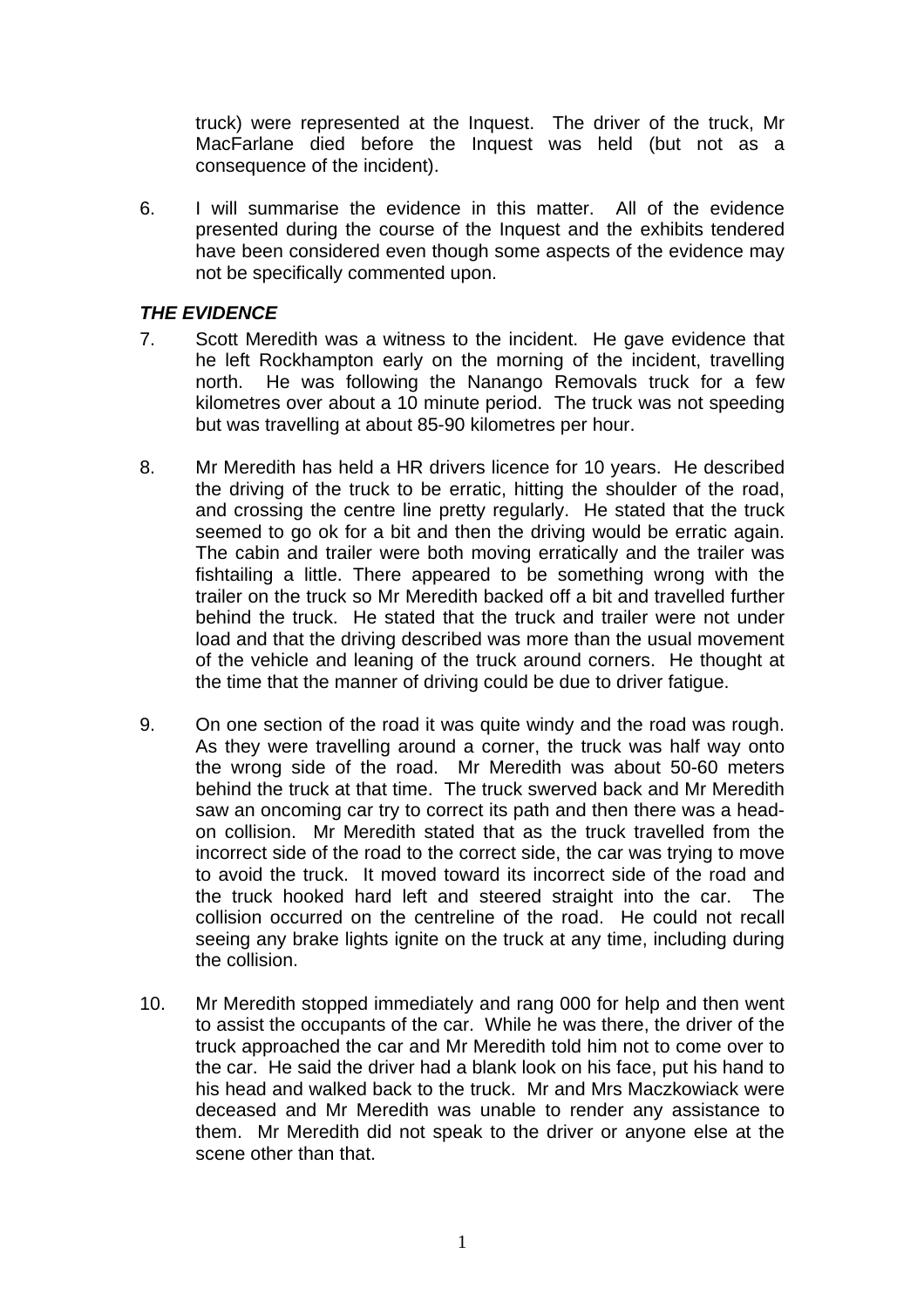- 11. David Pike was travelling on the Bruce Highway that morning in the same direction as Mr and Mrs Maczkowiack, south from Sarina, but was some distance ahead of them. As he was about 10 minutes north of Rockhampton, a truck travelling in the opposite direction approached him on the incorrect side of the road. As Mr Pike's vehicle got close, the truck swerved back onto the correct side of the road and the trailer of the truck nearly hit his car. He looked behind and saw the truck snaking all over the road. His son was following in another vehicle, and, such was his concern, he checked on his son to make sure there was no incident with the truck. He stopped in Rockhampton for breakfast and later heard a radio report about the accident and contacted Police. There was no direct evidence that the truck was the one involved in this incident but the timing seems to fit.
- 12. Senior Constable John Shilton, then stationed at Marlborough, was the first officer to the scene. He spoke to the driver of the truck, Mr MacFarlane and the co-driver, Mr Burgess. Mr MacFarlane was in a state of shock but did not seem to be physically injured. He was given a direction about a breath test which he understood and took. It was negative. Mr Burgess had been asleep at the time of the accident and could not assist with any details. S/C Shilton examined the road and saw a gouge mark which he took to be the point of impact. He indicated that mark was just over the continuous white line in the centre of the road.
- 13. Mr Burgess was employed by Nanango Removals as a labourer. He had worked with Mr MacFarlane for some months prior to the incident. During the trip in which the incident occurred, Mr MacFarlane had driven the truck to Goomeri from Nanango, a drive of about 40 minutes. Mr Burgess drove to Gin Gin while Mr MacFarlane slept and then Mr MacFarlane drove 60km to South Rockhampton arriving at 5am. Mr Burgess drove for a short while to the transport pads just north of Rockhampton when Mr MacFarlane took over and Mr Burgess slept. He was still asleep when the accident happened near Marlborough.
- 14. Mr Burgess spoke to Mr MacFarlane after the collision and MacFarlane was not sure what had happened. He said "We just hit another car, I think we might have killed some people". He then got out of the truck and went to look at the other car and Mr Burgess said that it appeared that the shock of the incident then hit Mr MacFarlane. The Police arrived relatively quickly and no traffic had passed in either direction on the road before the Police arrival. Mr Burgess did not ever discuss the incident with Mr MacFarlane again after that time as he only saw him occasionally and those occasions were usually in public.
- 15. Sgt Sasha Roberts was the Traffic Incident Investigator who attended to the incident investigation. Sgt Roberts investigation revealed that the scene of the collision was on the Bruce Highway through a rural area with a speed limit of 100 kilometres per hour. The roadway was a single lane in each direction through a cutting with a curve in a westerly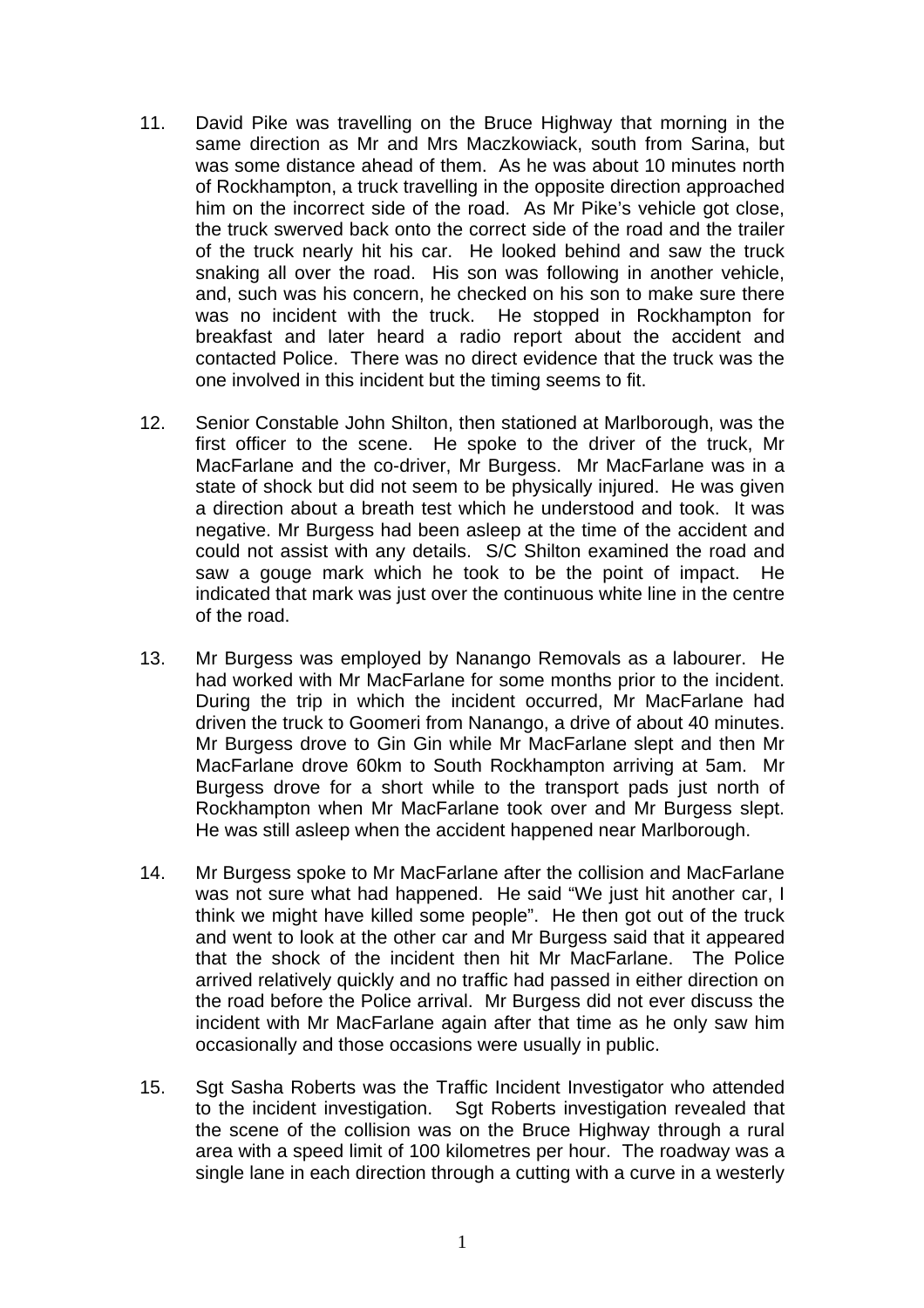direction with a slight rise approaching the cutting in each direction. The lanes were separated by a double white continuous line.

- 16. The Holden vehicle was located on the edge of the road facing in a north-easterly direction with extensive damage. The Isuzu truck and trailer were stationery at the northern end of the cutting, across both lanes facing northeast. The front end of the truck was damaged but the trailer was not. The trailer was empty.
- 17. The point of impact was at the southern end of the cutting with a gouge mark just inside the centre line in the southbound lane of the roadway. There were tyre marks and yaw marks on the road which indicated that the truck had crossed the centreline. There were no tyre marks indicating braking from either vehicle prior to the impact point, indicating little reaction time for either driver.
- 18. There were no defects detected in the vehicles and the weather conditions were fine. There did not appear to be any issues with the road surface which may have contributed to the incident. There did not appear to be any breach of the fatigue management guidelines in place for road transport in relation to this matter.
- 19. Sgt Roberts concluded that no fault for the collision could be attributed to Mr and Mrs Maczkowiack. There was no indication that there were any fatigue management issues relating to the driver of the truck due to numerous rest stops being taken in the journey and each driver had three days off prior to the incident.
- 20. A work mobile and Mr Mac Farlane's personal mobile would have been in the truck at the time of the incident but neither were inspected and no checks of phone records made to see if there were any calls or text messages at the time of the incident.
- 21. Mr MacFarlane was breath tested at the scene with negative result, but a blood test sought by Sgt Roberts was not taken for an unexplained reason. Mr MacFarlane was later approached to participate in a record of interview which he refused on legal advice. He was charged with Dangerous operation of a Motor Vehicle Causing Death. This charge was still before the Court when Mr MacFarlane died of unrelated causes on 22/12/07.

## **Design of truck for "two-up" driving**

22. Sat Roberts formed the conclusion from her enquiries that the Isuzu truck was not designed to accommodate two drivers to share the driving (called "two up" driving). The accommodations include sleeping facilities in the cabin for the second driver. However, at Inquest, Nanango Removals produced certificates to show that the truck had been modified in accordance with the regulations to provide proper accommodation for two drivers.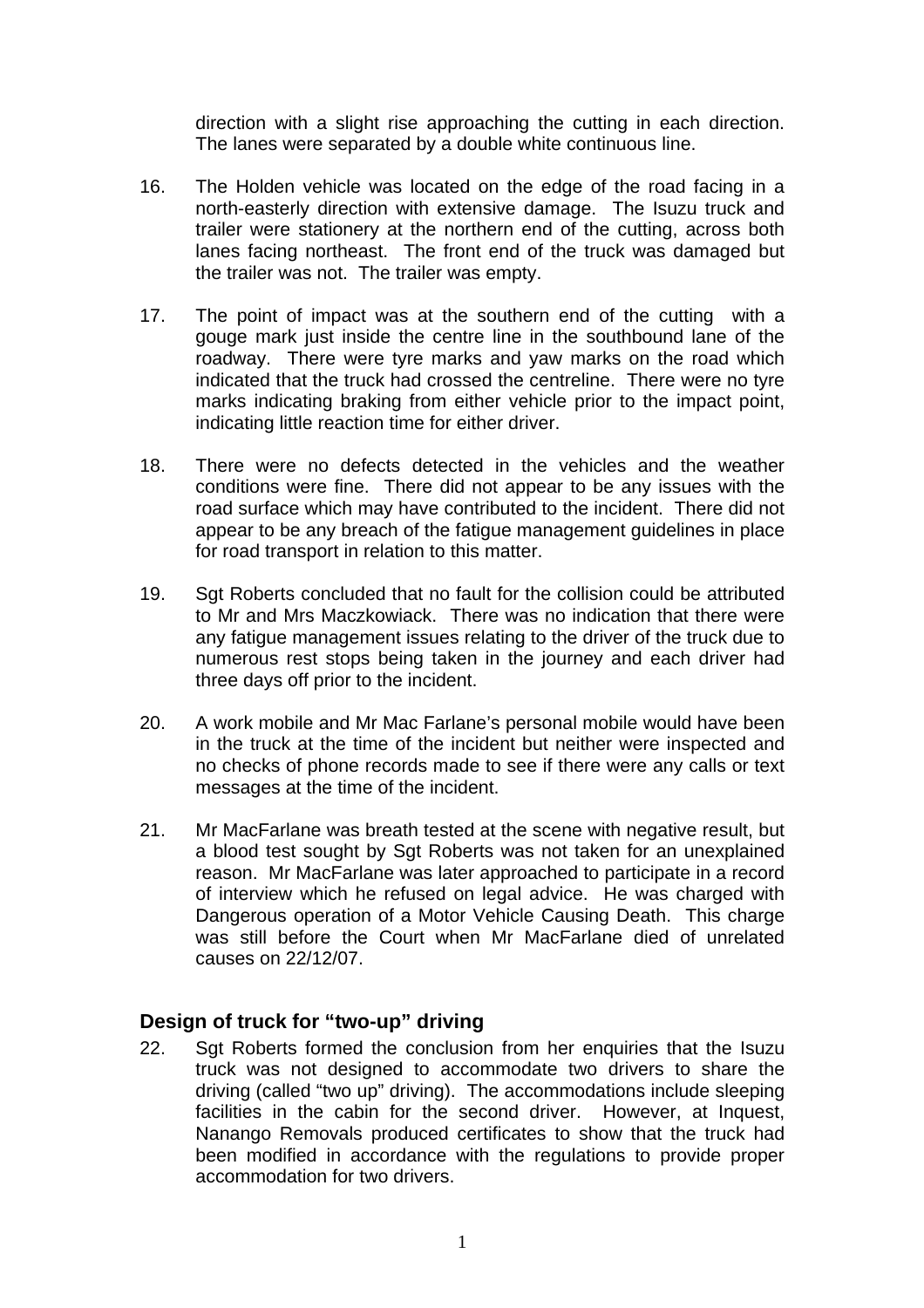# **Department of Transport Investigation of Nanango Removals**

22. Officers from Queensland Transport had previously conducted an interview with Mr Sellin regarding various issues. Following that Department's investigation, a prosecution was not commenced. Mr Cupples of Queensland Transport gave evidence that a search warrant was issued in August 2007 and inspectors went to Nanango Removals and seized documents relating to fatigue management upon which a prosecution would be founded. Before the investigation was complete, a decision was taken by Queensland Transport to discontinue due to an adverse District Court ruling on search warrants similar to the one employed in that investigation. As the material seized under the warrant formed the bulk of the evidence for the prosecution, the matter was withdrawn. That investigation did not relate specifically to this incident.

## **Epilepsy Issue**

- 23. On 23 September, 2008, Sgt Roberts conducted an interview with Mr Sellin, the owner of Nanango Removals. Mr Sellin indicated that he was aware of Mr MacFarlane's epilepsy. Mr MacFarlane had been cleared to drive by the company's insurer and Mr Sellin was under the impression that there was therefore no issue with him driving. Mr Sellin indicated that Mr MacFarlane did not take sick leave and was an extremely good employee. He had never witnessed Mr MacFarlane taking any fits or seizures.
- 24. Dr Ogle is a general practitioner in Kingaroy and was Mr MacFarlane's doctor. She gave evidence that Mr MacFarlane had epilepsy his whole life. Several years before the incident, Mr MacFarlane had gone through a period of the epilepsy being quite uncontrolled and he was hospitalised for a period of time. He was prescribed new drugs and they achieved control of the condition.
- 25. At the time of the incident, Mr MacFarlane was taking Dilantin. Dr Ogle advised that the drug can cause a person to be slightly groggy and can have an adverse affect on balance and concentration. Mr MacFarlane was also taking Lamictil which was an additional drug to control seizures. That drug has few side effects but the commonest one is drowsiness.

# **Driver Licensing Issue**

26. Mr Sellin participated in an interview with Sgt Roberts and provided the history of Mr MacFarlane as an employee of Nanango Removals. Mr MacFarlane started with the company on 29 June 2006, shortly after Mr Sellin purchased it. His application form disclosed that he had epilepsy. His transport records indicated that he held an MR class licence (suitable for the truck he was driving in this incident) and that he was a controlled epileptic with a current medical certificate (as of 8/6/06). He had held such a licence since 2005. Medication being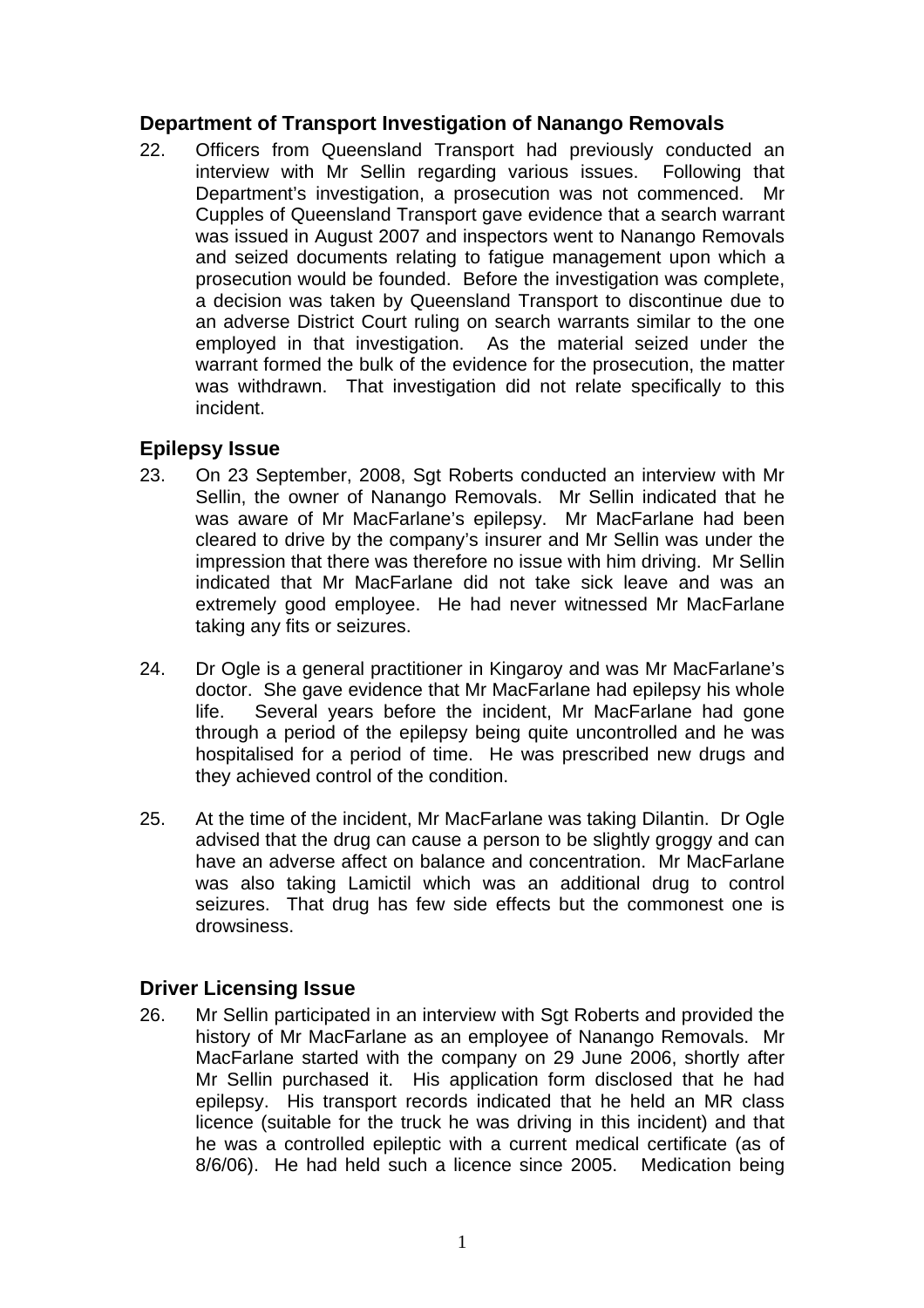taken by Mr MacFarlane for epilepsy was also noted on the Employee Checklist. There was a suggestion by Mr Sellin that at the time of obtaining the licence, Mr MacFarlane may not have been driving commercially (as he had indicated not commercial usage on the forms) but could have started driving commercially at a later time, possibly for his sister's company.

- 27. He stated that the usual procedure in hiring drivers was to obtain a traffic history of the driver from Queensland Transport and forward that to the company's insurer. Once cleared by the insurer as suitable, the driver could be hired. Mr MacFarlane was cleared to drive by the company's insurer. The insurer required six monthly updates of traffic histories for each driver. Such a period had not expired for Mr MacFarlane at the time of this incident.
- 28. Mr Sellin described Mr MacFarlane as a great fellow who gave no problems to the business as an employee. He was a reliable employee, polite, well-mannered and was not the subject of any complaints. Mr MacFarlane was always healthy and Mr Sellin did not witness any health issues at work. Mr Sellin stated that following this incident, Mr MacFarlane suffered from post traumatic stress disorder.
- 29. Mr Sellin was aware that Mr MacFarlane suffered from epilepsy (or "something to do with that") and knew that the insurer was pretty strict on such issues in approving drivers. He had not had any discussions with Mr MacFarlane concerning his condition or the effect it had on him. Mr Sellin relied on the fact of his being licensed and the insurer's attitude to assume that there was no potential issue for Mr MacFarlane at work.
- 30. To say that Mr Sellin was heavily dependent on the insurer's opinion in relation to the suitability of Mr MacFarlane to drive would be a significant understatement. Mr Sellin had no conversations with Mr MacFarlane to see whether his condition and medication might impact on his work or his day to day operations. In addition to this being important information for an employer in planning rosters etc, one would think that from point of view of concern for one's employees as people that such discussions would take place. In the event that there was a concern on behalf of the employer, an authority to release medical information would have facilitated Mr Sellin being able to speak with Mr MacFarlane's doctors about his concerns.
- 31. Mr Burgess was a labourer who was working with Mr MacFarlane at the time of the incident. He had worked with Mr MacFarlane for some months. He had heard from other people that Mr MacFarlane had epilepsy and MacFarlane confirmed that. Mr Burgess did not witness Mr MacFarlane have any difficulties at all. He commented that he was a very fit person. Mr Burgess knew that Mr MacFarlane took medication for the illness but was not aware how it affected him and did not ask any questions in that regard.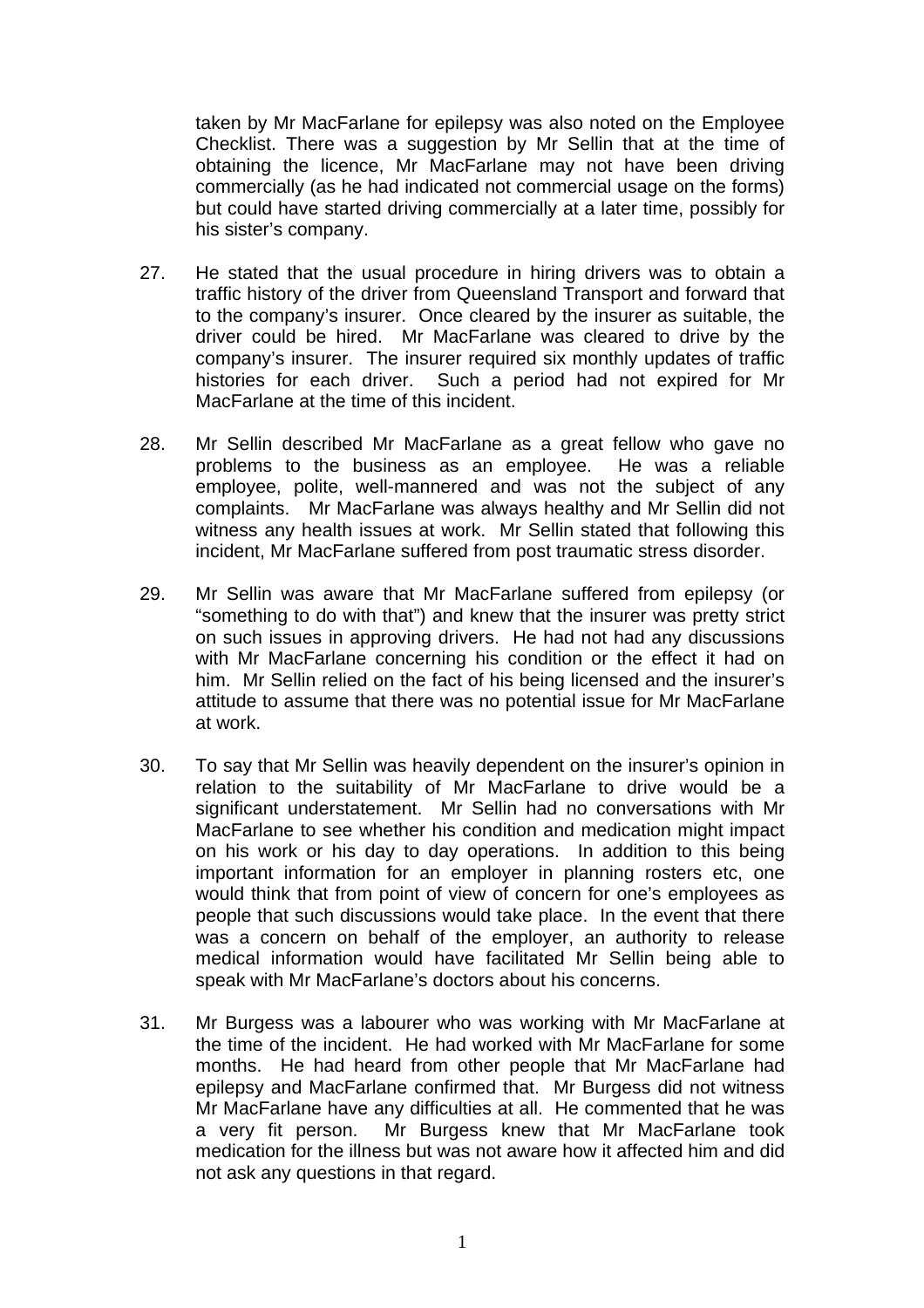- 32. Dr Ogle stated that a licence issued to a person suffering from epilepsy would be issued on the advice of a neurologist and that the person would need to be compliant with their medication regime. Dr Ogle had not completed any forms for Queensland Transport on behalf of Mr MacFarlane and was not aware of his licence status.
- 33. Dr Ogle stated in evidence that she would have had concerns if she had known that Mr MacFarlane was driving commercial trucks due to his previous history of uncontrolled epilepsy, despite Mr MacFarlane suffering no seizures since 2002. She said that she would not have endorsed him to drive commercially and would have referred Mr MacFarlane to a Neurologist for assessment for licensing purposes. She believed that Mr MacFarlane should have been reviewed annually by a neurologist for licensing purposes.
- 34. Dr Ogle stated that Mr MacFarlane had no seizures in the period after the accident and suffered from post traumatic stress disorder and anxiety as a result of what happened.
- 35. Mr Stewart Gardiner, Manager of Client Service Delivery for Central Queensland, Queensland Transport, gave evidence in relation to the procedure for licensing for truck drivers ("M" class licence). After answering the road rules questionnaire, a practical test is undertaken by the application. A driver's licence application form is completed and the person's licence is upgraded. At the application stage, there is no reference to whether the driving will be for commercial purposes. Questions on the application address medical fitness of the driver. If those questions are answered in the affirmative then a medical certificate is required.
- 36. In Mr MacFarlane's case, the application completed on 3/5/05, declared the condition of epilepsy and was accompanied by a medical certificate signed by Dr Beattie, a general practitioner. The Queensland Transport position is that if the general practitioner feels that a specialist opinion is needed for this purpose that it is up to the doctor to arrange that. A certificate signed by a general practitioner is sufficient. In this case, the medical certificate indicated that the licence was for non-commercial purposes and Mr MacFarlane was medically fit to drive unrestricted. The medical certificate was required to be updated in 12 months time.
- 37. At the time of this application in 2005, the requirements were that Queensland Transport only needed to be notified of a medical condition on renewal of licence. In March 2006, new requirements were implemented requiring Queensland Transport to be advised immediately when a medical condition arose.
- 38. In circumstances where a non-commercial licence was issued and a driver wished later to drive commercially, the situation should have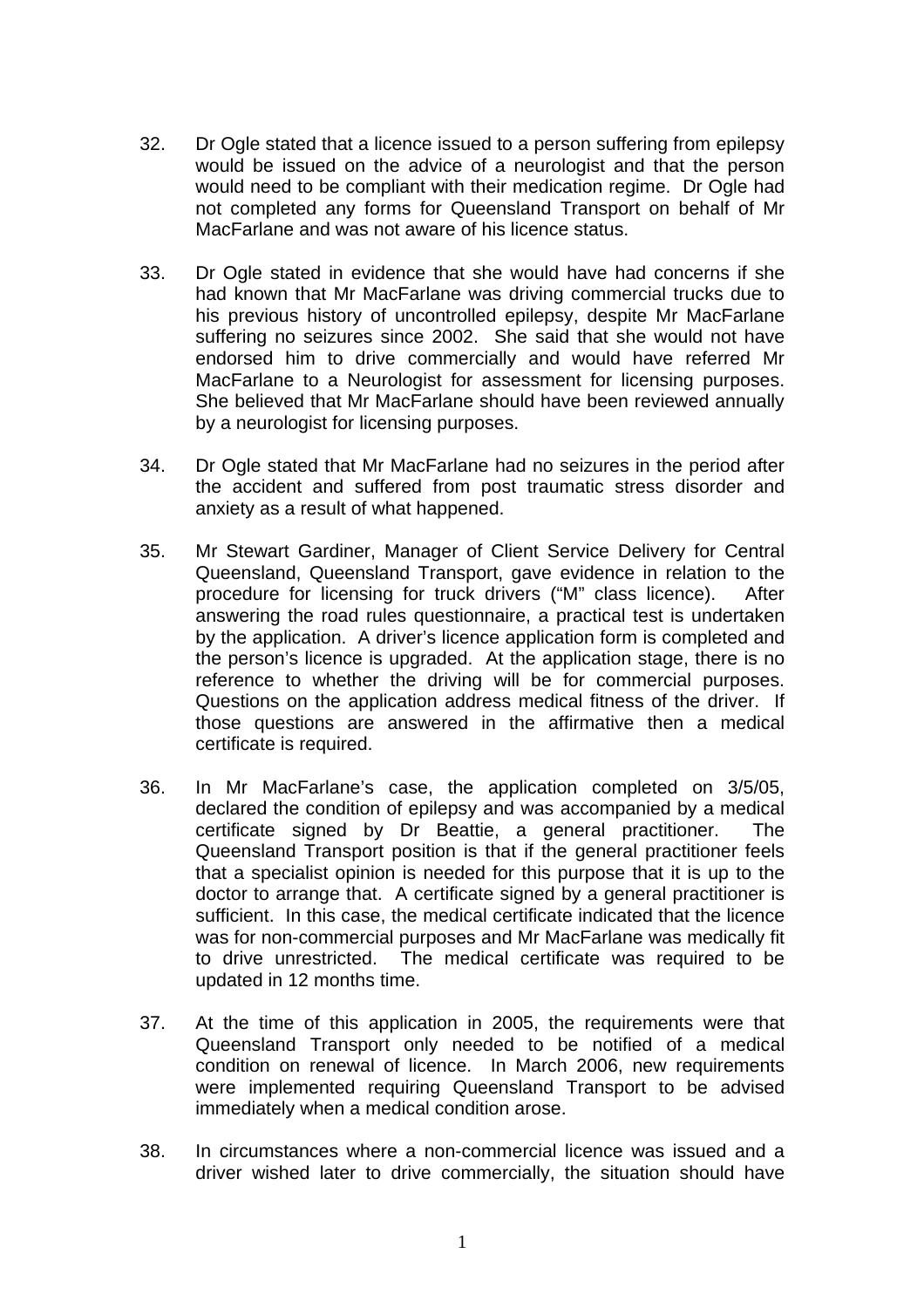been that the driver be medically re-assessed as fit to drive commercially where stricter medical rules apply for fitness. Those criteria include mandatory seizure free time periods. This situation is described in the information booklet for licensing.

- 39. Mr MacFarlane made further application for the M class licence on 8/6/06 with accompanying medical certificate. That application indicated both commercial and non-commercial driving. Queensland Transport records indicate that the doctor was telephoned to clarify the situation and he confirmed the application related to commercial driving. The licence was issued on the basis of Mr MacFarlane being medically fit with no conditions required. Mr MacFarlane's licence was renewed further on 2/3/07 for commercial driving and noting continuing treatment for epilepsy.
- 40. The official position was that Mr MacFarlane was licensed to drive a commercial vehicle under an MR licence as at December 2006.
- 41. During the early stages of her investigation, Sgt Roberts made checks with the Department of Transport regarding Mr MacFarlane's driver licence. Initial enquiries led Sgt Roberts to believe that Mr MacFarlane was not entitled to drive a commercial vehicle due to his medical condition and licence limits. This aspect of the investigation was very poorly investigated. Incomplete documents and informal advices from Departmental officers were relied upon without being formalised and checked. Significant enquiries were required to be conducted at my direction during the course of the Inquest with regard to this issue. If this issue had been properly investigated then an Inquest may not have needed to be held at all or at least it would have taken less time.

### **Causes of the Incident**

- 42. A report dated 4/5/07 from Dr Morley, Neurologist, was tendered in evidence. Dr Morley indicated that if Mr MacFarlane had a partial seizure, he would have been conscious but not necessarily have had an awareness that the seizure had occurred. Further, it seems that despite being on medication, Mr MacFarlane could still have been having partial seizures and not have been aware of it. It would also not have been apparent to others if a partial seizure occurred.
- 43. In his report, Dr Morley went on to state that it was significant that Mr MacFarlane did not see the car before the incident. Information from family members to the Doctor indicated that Mr MacFarlane had "occasional brief fadeouts" which he was not aware of. The doctor concluded that taking into account Mr MacFarlane's seizure history, it was likely that his condition was not completely controlled.
- 44. Dr Ogle stated that on the basis of the description of Mr MacFarlane's condition by Dr Morley and taking into account the facts in this matter, that it is possible that at the time of the incident Mr MacFarlane had a partial seizure. The doctor stated further, though, that often after a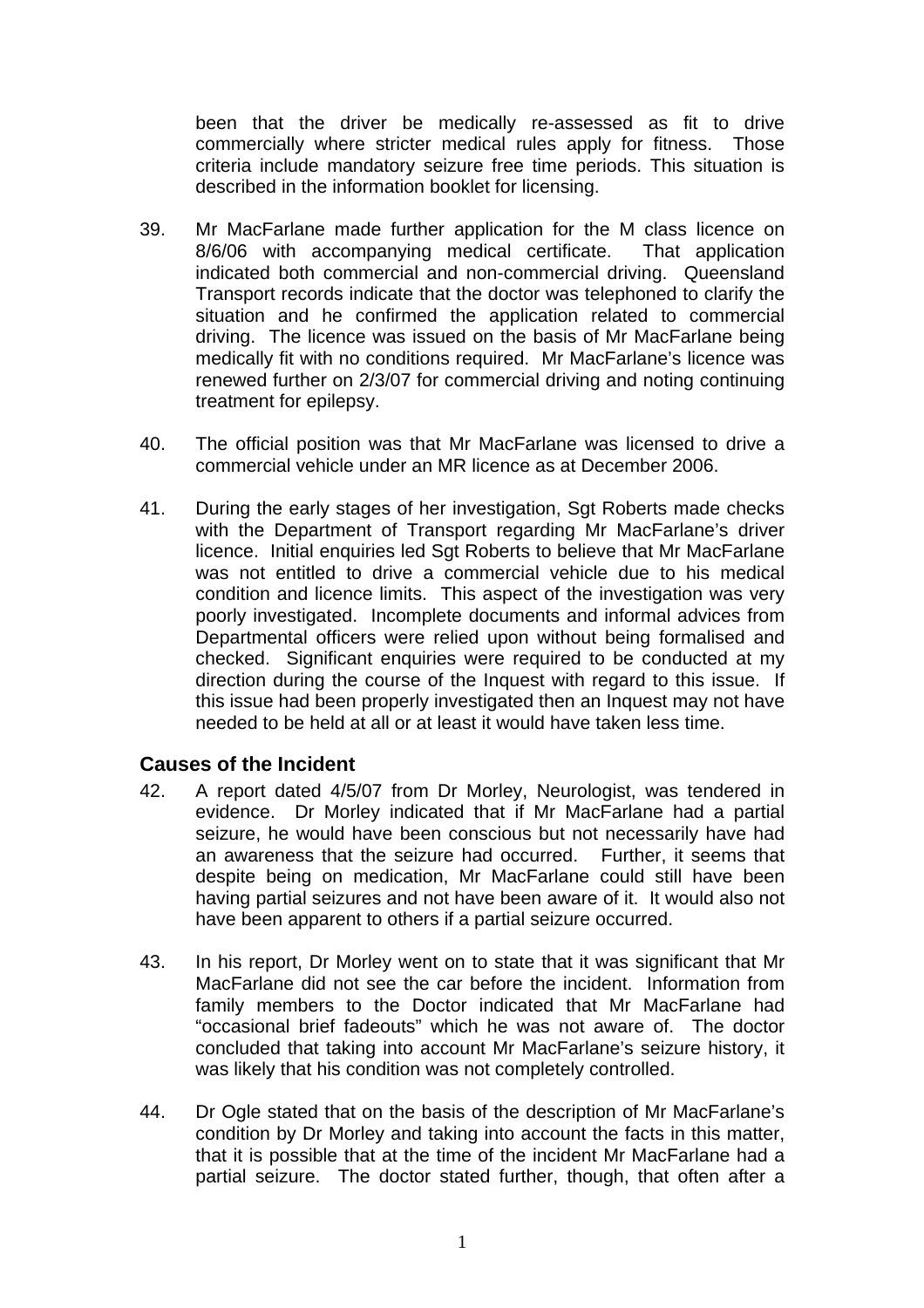seizure, the person will feel postictil effects, being drowsiness or fatigue, for a period of time (up to an hour) and Mr MacFarlane did not report this occurring.

- 45. Dr Ogle further commented that Mr MacFarlane had complained to her on several occasions after the accident that he felt that he had fallen asleep at the time of the incident and that the facts were also consistent with that possibility.
- 46. Dr Ogle was sure that a neurologist should be the medical practitioner to sign off on a person applying for a commercial driver's licence.

## **Changes to Procedures at Nanango Removals since the incident**

- 47. Since the incident, Mr Sellin has "clamped down" on the procedures in the business regarding checks on drivers. In addition to checking on traffic history, he also checks on health conditions and requires drivers to obtain documentation from Queensland Transport to confirm that they are correctly licensed. However, Mr Sellin admitted still being heavily reliant on Queensland Transport and the insurer in his selection process for drivers.
- 48. During the course of their investigation, Queensland Transport offered classes to the business on the regulations. Mr Sellin has followed that offer up on numerous occasions but has been told that the classes cannot be conducted until the new work diaries are released by Queensland Transport.

### *FINDINGS REQUIRED BY S45(2)*

I am required to find, so far as has been proved on the evidence, who the deceased persons were and when, where and how they came by their death. After consideration of all of the evidence and exhibited material, I make the following findings:

**Identity of the deceased persons**– The deceased persons were Peter James MACZKOWIACK and Pauline Anne MACZKOWIACK.

**Place of death** – Mr and Mrs Maczkowiack died at the scene of the motor vehicle incident on Bruce Highway via Marlborough.

**Date of death** – Mr and Mrs Maczkowiack died on the 27<sup>th</sup> December 2006.

**Cause of death** – Mr and Mrs Maczkowiack were driving south on the Bruce Highway, south of Marlborough in Central Queensland, in their Holden Vectra sedan. Their vehicle collided head on with an Isuzu truck and trailer from Nanango Removals driven by Donald MacFarlane. They died instantly. No fault is attributed to Mr and Mrs Maczkowiack for the collision. The collision occurred, possibly as a result of the driver suffering a partial epileptic seizure or due to inattention or falling asleep at the wheel. It is more likely the former given Mr MacFarlane's medical history, the circumstances of his erratic driving leading up to the incident, and the opportunities for rest that Mr